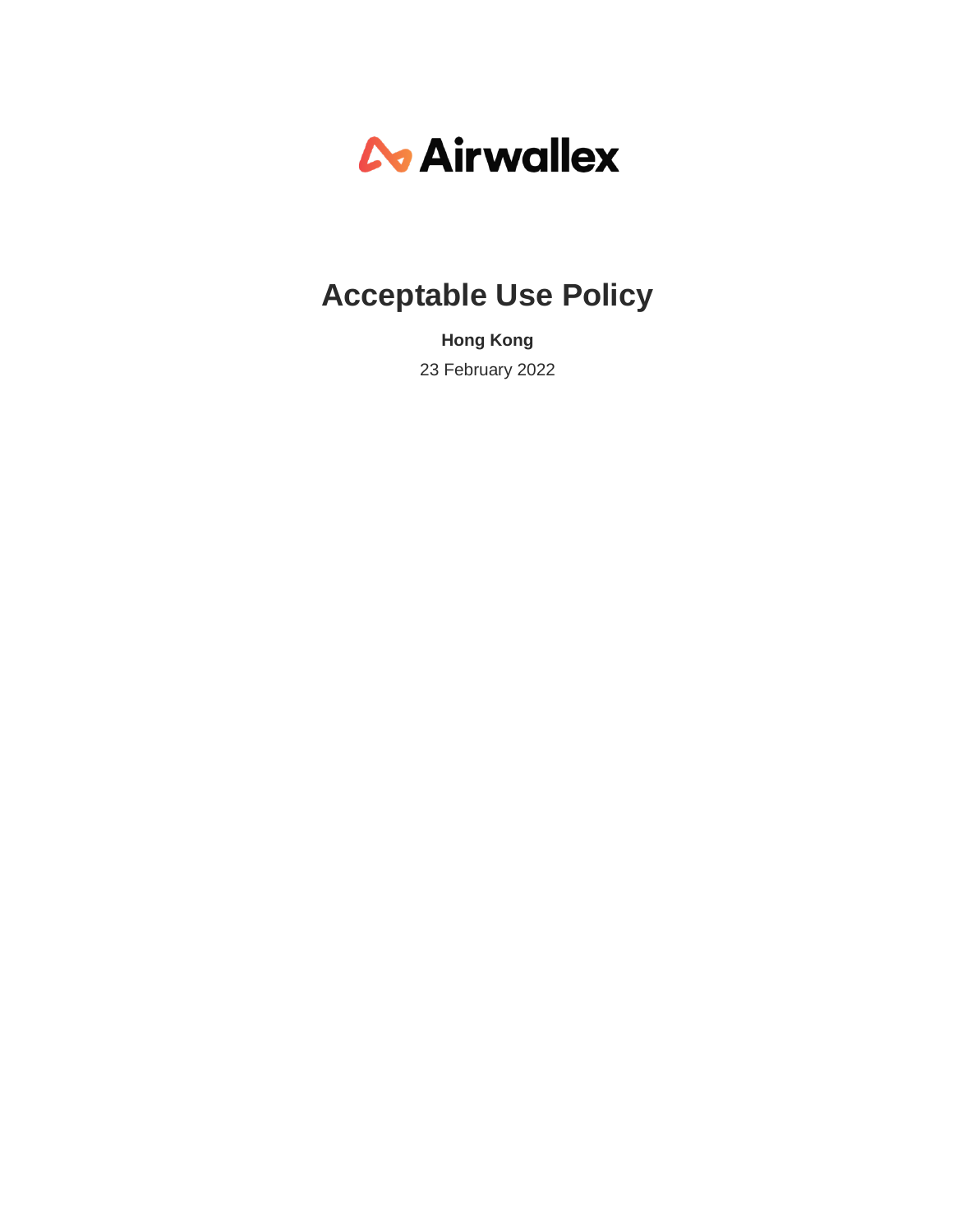# **ACCEPTABLE USE POLICY HONG KONG**

This acceptable use policy sets out the terms under which you may access our Services. It applies as soon as you access and/or use our Services.

Check the Customer Agreement or Payment and FX Terms for the meaning of defined words (those with capital letters).

## **What you cannot do**

You may use our Services only for lawful purposes. You may not use our Services:

- in any way that breaches any applicable local, national or international law or regulation or causes Airwallex to breach any applicable law or regulation;
- in any way that is unlawful or fraudulent, or has any unlawful or fraudulent purpose or effect;
- for the purpose of harming or attempting to harm minors in any way;
- for anything that is abusive or does not comply with our content standards;
- for any unsolicited or unauthorised advertising or promotional material or any other form of spam;
- to deal in harmful programs like viruses or spyware or similar computer code designed to adversely affect the operation of any computer software or hardware; or
- in any way that would locally or internationally evade any applicable taxes or facilitate tax evasion.

We do not provide our Services to businesses or support transactions which involve:

- casino's, lotteries, online gambling or any action which involves a stake of an asset with a view to winning a prize/reward;
- cryptocurrencies;
- tradeable and/or redeemable virtual currencies;
- adult entertainment and services, including pornography, dating, escort services and sale and/or advertising of sexual services;
- arms and weapons manufacturers and suppliers;
- unregulated money service businesses, finance or exchange houses.
- FX speculation;
- precious metals and stones;
- private-to-private money remittance involving cash;
- investment companies
- bidding fee auctions;
- second hand vehicles:
- other businesses or transactions outside of our risk appetite in accordance with our internal policies, our banking partners' policies or the policies of participants in our payment network.

We do not provide our Services to the following categories of entities:

● charities including unregistered charities;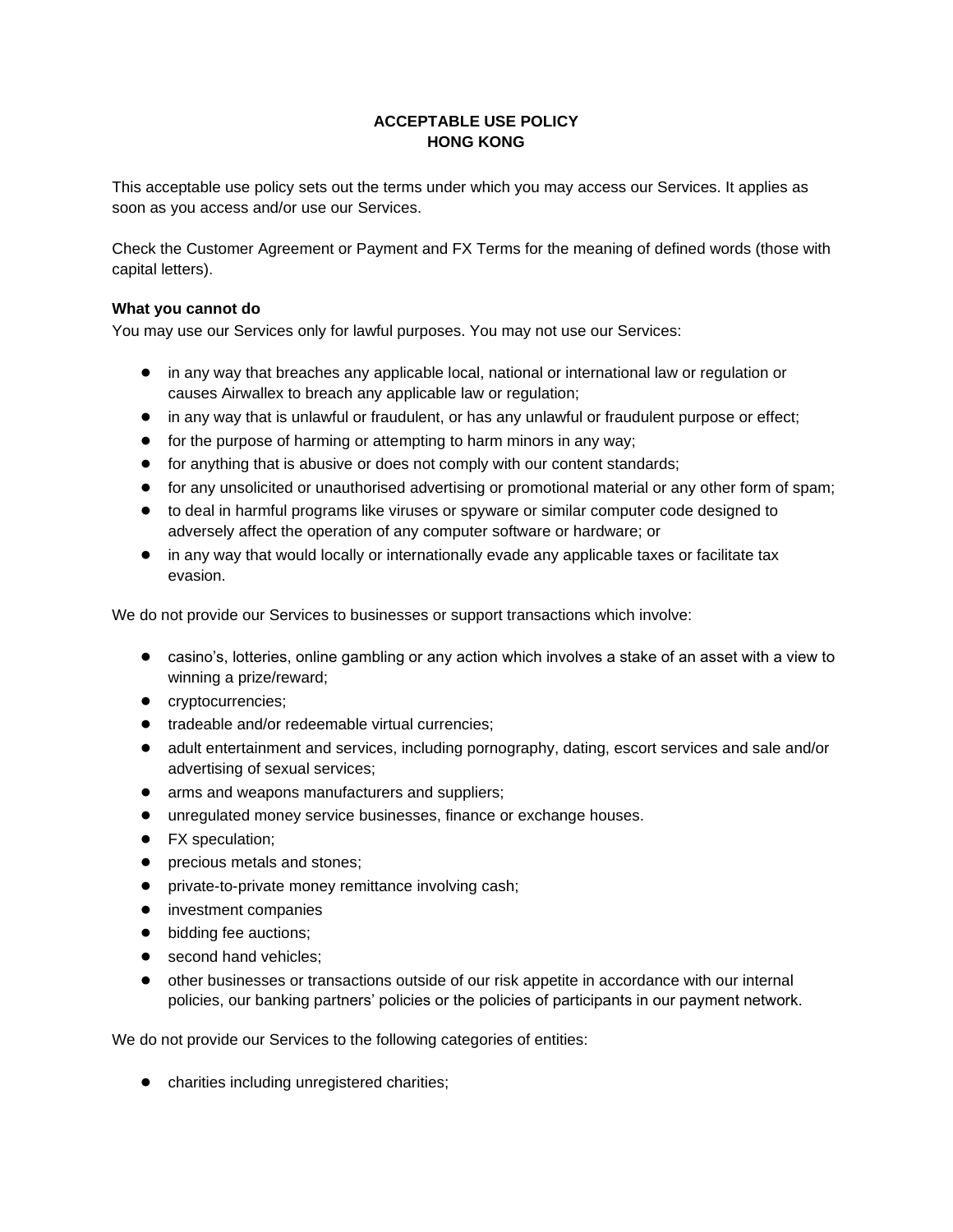- trusts (unless they are established in Canada, EEA, Switzerland, Australia, New Zealand or the United States);
- bearer shares or entities having bearer share company in their ownership chain;
- money service businesses or any business that carries on the activity of:
	- operating a bureau de change or currency exchange service;
	- transmitting money, or any representation of monetary value, by any means; or
	- cashing cheques which are made payable to customers;
	- private-to-private money remittance involving cash;
- banks that do not have a physical presence in any country (ie, "shell banks");
- other categories outside of our risk appetite in accordance with our internal policies, our banking partners' policies or the policies of participants in our payment network.

You also agree:

- not to copy or use any part of our Services in contravention of the provisions of our Client Agreement; and
- not to access without authority, interfere with, damage or disrupt:
	- o any part of our Services;
	- any equipment or network on which our Website is stored;
	- any software used in the provision of our Services; or
	- any equipment or network or software owned or used by any third party.

You may not deposit cash or cheque deposits into your account.

You may only use your Global Account number (as we provided to you) to receive funds for the following purposes:

- receiving payouts from an approved e-commerce and marketplace platforms;
- receiving payments from your clients and other third parties for the purpose of business payments;
- receiving your own funds from other legitimate business sources.

You may only fund payments from a bank account in your own name to the account number we provide to you in connection with the Payment Services

You must not use our Services for the following purposes:

- receiving payouts or withdrawals from electronic money platforms/services/providers;
- receiving payouts from short term lenders;
- unless we have approved in advance, conducting payouts or collecting funds on behalf of any other person or entity (including any of your sister entities or parent company) other than yourself;
- conducting your business or using the Services in a manner that is likely to result in complaints, disputes, reversals, chargebacks or other liability (directly or indirectly) to Airwallex, other customers of Airwallex, third parties or you.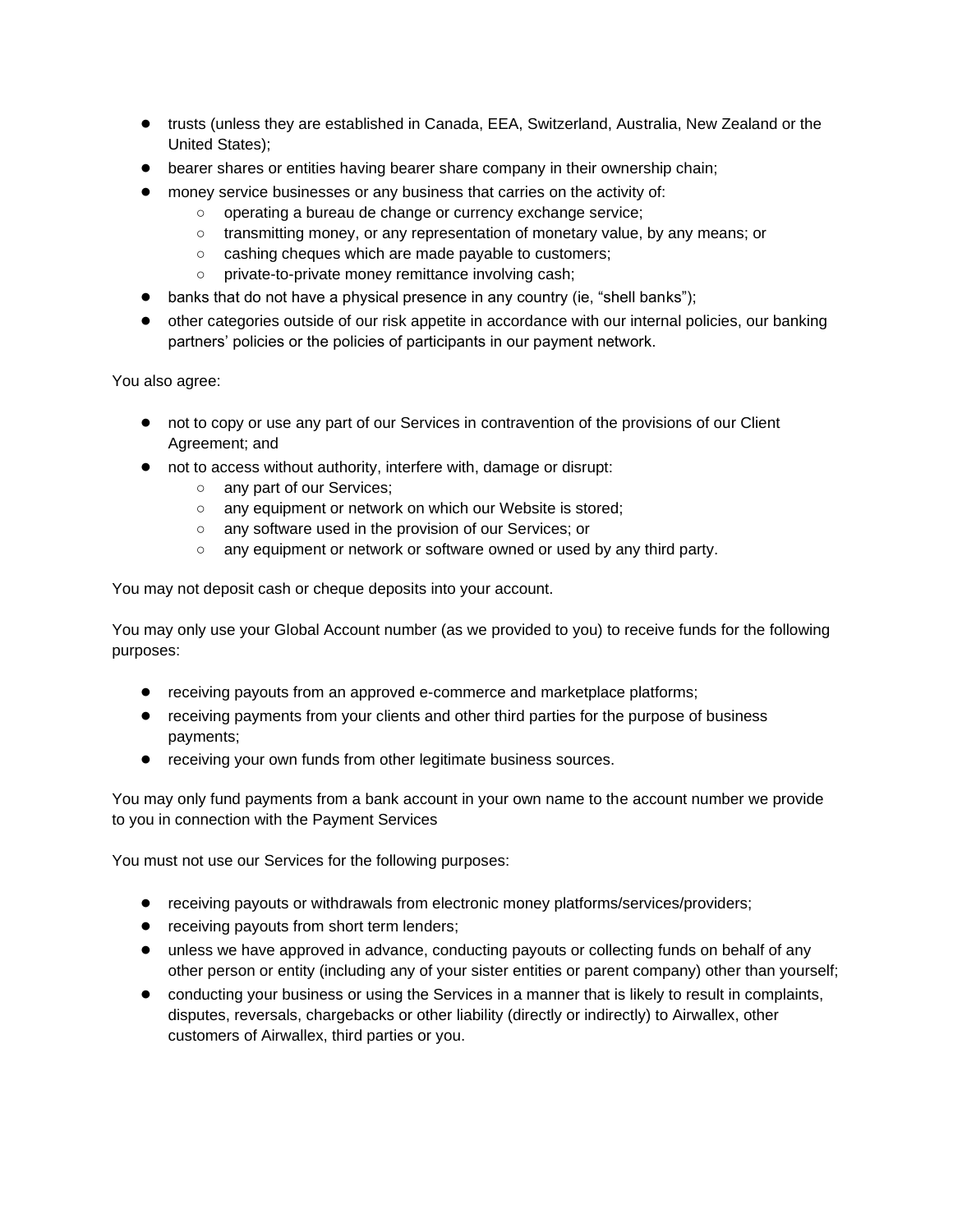## **Content standards**

These content standards apply to (a) any material you contribute to our Services or (b) any content you publish, broadcast, share or circulate on, by or through a website or any online platform that utilizes our Services. Content includes any information, data, communication, video, text, graphics, photos sounds, music, audiovisual works, chat feed comments. These contributions or content must:

- be accurate:
- be genuinely held (where they state opinions); and
- comply with applicable law in Hong Kong and in any country from which they are posted or to which they relate.

These contributions or content must not:

- contain any material which is defamatory;
- contain any material which is obscene, offensive, hateful or inflammatory;
- promote sexually explicit material;
- promote violence;
- promote discrimination based on race, sex, religion, nationality, disability, sexual orientation or age;
- infringe any copyright, database right or trademark of any other person;
- be likely to deceive any person;
- be made in breach of any legal duty owed to a third party, such as a contractual duty or a duty of confidence;
- promote any illegal activity;
- be threatening in any way, abusive or invade another's privacy, or cause annoyance, inconvenience or needless anxiety;
- be likely to harass, upset, embarrass, alarm or annoy any other person;
- be used to impersonate any person, or to misrepresent your identity or affiliation with any person;
- give the impression that they relate to us, if this is not the case; or
- advocate, promote or assist any unlawful act such as (by way of example only) copyright infringement or computer misuse.

If you operate any website or online platform that utilizes our Services, you

- must have robust policies, procedures and processes regarding restricted or prohibited content and users' code of conduct to (x) monitor, detect, restrict and remove inappropriate offensive or illegal content that might have a negative impact our goodwill, reputation or reputation and (y) block, blacklist and remove users of your website or online platform that provide inappropriate, offensive or illegal Content;
- you shall remove content or block users of your online platform promptly if we request you to do so;
- you shall notify us promptly if you receive any notifications from or enter into any disciplinary process by the regulatory authorities or become aware of any content on your website or online platform or any services you provide are likely to infringe on any third-party rights, violate applicable laws or have negative impact on your reputation.